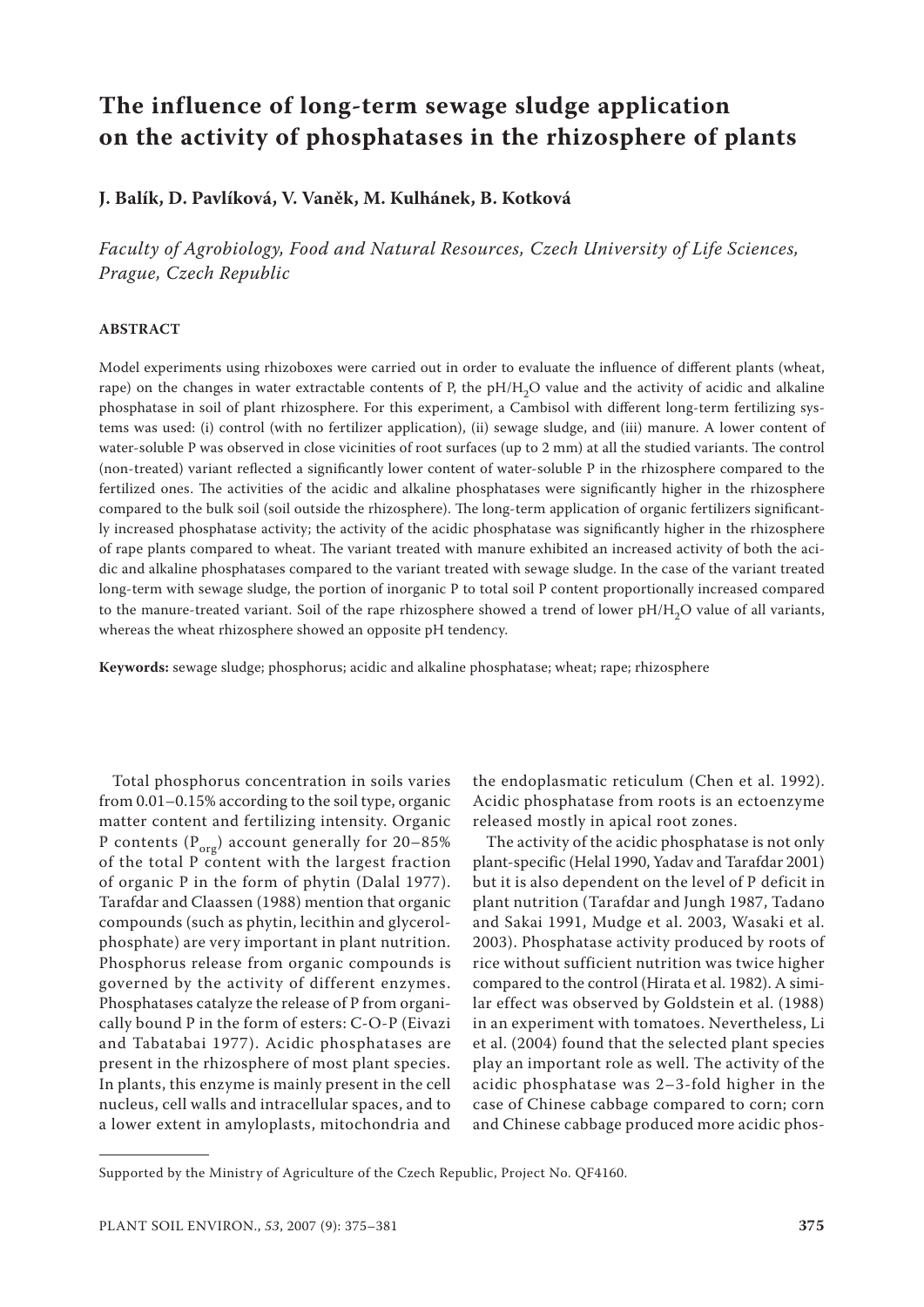phatase when phytin was added to the soil, compared to the addition of  $KH_2PO_4$  or  $Ca(H_2PO_4)_2$ . Marschner et al. (2007) showed that the P uptake by plants (*Brassicae* and *Poaceae*) significantly correlated with the activity of acidic phosphatase only at low P levels in soils. Interestingly, the activity of the acidic phosphatase and P uptake by plants correlated well at early stages of plant growth (phase of 6 leaves, blooming phase), but not at later stages of mature plants. Therefore, the authors assume that the mobilization of organic P is more emphasized at earlier growth stages. Similarly, the alkaline phosphatase hydrolyzes P from organic compounds. It is produced by soil fungi and bacteria (Dick and Kandeler 2005). Bhadraray et al. (2002) found a high correlation between the activity of the alkaline and acidic phosphatases in the rhizosphere of plants and the degree of evolution of the rice panicle.

Nannipieri et al. (1978) and Spiers and McGill (1979) state, that organic fertilizers stimulate phosphatase activity in the rhizosphere of cereals due to the increased microbial activity in the soils. At the same time, the activity was inhibited by inorganic soil P. Furthermore, in the experiment of Kizilkaya and Bayrakli (2005) the addition of sewage sludge to soils increased the activity of alkaline phosphatase. On the other hand, Speir et al. (2007) showed that the activity of the acidic phosphatase was partly inhibited at high dosages of applied sewage sludge. A negative correlation was found between the activities of the acidic phosphatase and zinc concentrations in soil. Crecchio et al. (2004) found a positive correlation between compost addition to soil and phosphatase activity. The work of Landi et al. (2000), based on balance procedures, confirmed that the addition of only inorganic P or combined with stable manure, decreases phosphatase activity.

Sewage sludge presents an important source of nutrients and organic matter; however, it can contain increased concentrations of risk elements, organic pollutants and pathogenic microorganisms (Balík et al. 2002). It is thus necessary to evaluate the changes of soil characteristics during intensive long-term sewage sludge application. Studies dealing with the rhizosphere are important to determine the dynamics of nutrient changes in soils (Hinsinger 2001).

The aim of this work was to evaluate the changes in water-soluble P and the activity of acidic and alkaline phosphatase in the rhizosphere of plants in relation to different sources of organic fertilization.

## **MATERIAL AND METHODS**

Rhizobox experiments were carried out in order to evaluate the changes in P contents in the rhizosphere of plants. The type of rhizobox used was described in detail in Wenzel et al. (2001) and Tlustoš et al. (2006). Cambisols from selected long-term field experiments were chosen to represent non-treated variant and variants treated with sewage sludge and manure. The soil was air-dried and the fraction of < 2 mm was used for rhizobox experiments.

Wheat and oilseed rape were selected as experimental plants; they were grown under controlled conditions in a growth chamber (day: 24°C, humidity 95%; night: 16°C, humidity 60%) and were watered using only demineralized water. After the harvest, the rhizosphere was precisely sliced into 1mm layers.

Water-extractable P in the soil was determined using the  $H<sub>2</sub>O$  extraction with the w/v ratio of 1:10. After 16 hours of shaking, the suspension was filtered and was analyzed for P using optical emission spectrometry with inductively coupled plasma (ICP-OES; Varian VistaPro, Australia).

The pH value was determined using the extraction with demineralized  $H_2O$  with the w/v ratio of 1:10. The suspension was shaken for 16 hours and left to settle for 1 hour. Prior to analysis, the sample was mechanically mixed and the  $pH/H<sub>2</sub>O$ value was determined potentiometrically using a glass electrode.

Phosphatase activity in the soil was determined as follows (Tabatabai and Bremner 1969): the soil was incubated for 2 hours at 25°C in the solution of *p-*nitrophenylphosphate (Fluka) (1:1 w/v) with added buffer [0.1M TRIS = hydroxymethylaminomethan solution (Merck)]. In order to determine the acidic and alkaline phosphatase, the pH of the buffer was adjusted using concentrated HCl and NaOH, respectively. The formed *p*-nitrophenol was determined spectrophotometrically at  $\lambda = 400$  nm.

Total concentrations of P in plant samples were determined after dry ashing dissolution using ICP-OES.

### **RESULTS AND DISCUSSION**

Table 1 summarizes the contents of different P forms at tested variants prior to the rhizobox experiment. It is apparent that the control variant exhibited a lower total P content (aqua re-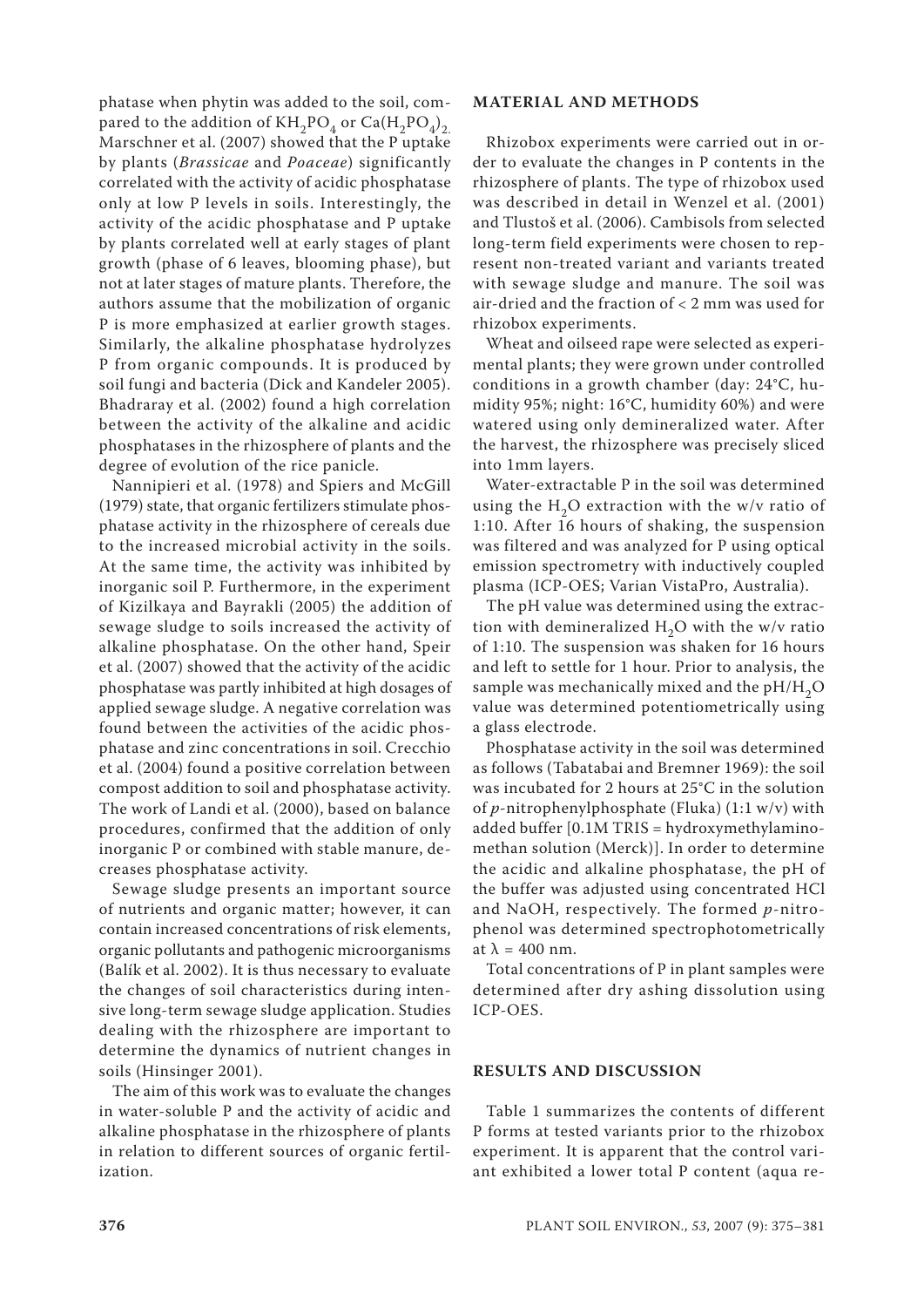Table 1. Phosphorus concentration in the Cambisol before the rhizobox experiment (mg  $P/kg$ )

| Treatment     | pH/CaCl <sub>2</sub> Mehlich 3 |     | H <sub>2</sub> O | AEM-PES | Ammonium oxalate |                 | DL-NaOH                    |          |                  |           |         |
|---------------|--------------------------------|-----|------------------|---------|------------------|-----------------|----------------------------|----------|------------------|-----------|---------|
|               |                                |     |                  |         | $P_{ox}$         | $Fe_{\alpha}^*$ | $\mathrm{Al}_{\alpha}^{*}$ | $P_{an}$ | $P_{\text{tot}}$ | $P_{org}$ | $^*$ ar |
| Control       | 5.0                            | 105 | 12.0             | 51      | 505              | 3077            | 1305                       | 252      | 855              | 603       | 678     |
| Sewage sludge | 5.1                            | 216 | 16.2             | 79      | 774              | 3907            | 1593                       | 350      | 1046             | 696       | 878     |
| Manure        | 5.1                            | 174 | 16.2             | 60      | 726              | 3293            | 1408                       | 279      | 907              | 628       | 758     |

\*mg Fe/kg, \*\*mg Al/kg; Mehlich 3 – extraction according to Mehlich (1984); H<sub>2</sub>O – water extraction

AEM-PES – determination of P using anion exchange membranes (Tiessen and Moir 1993)

 $P_{ox}$ , Fe<sub>ox</sub>, Al<sub>ox,</sub> – P, Fe, Al determined by ammonium oxalate extraction (Schwertmann 1964)

 $P_{an}$ ,  $P_{tot}$ ,  $P_{org}$  – mineral, total and organic P determined by DL-NaOH extraction: [(CH<sub>3</sub>CHOHHCOO)<sub>2</sub>Ca  $(c = 0.01 \text{ mol/l}) + \text{HCl}$  ( $c = 0.01 \text{ mol/l}$ ); pH = 3.6] + subsequent extraction with NaOH ( $c = 1 \text{ mol/l}$ ) (Marks 1977)  $P_{ar}$  – total P determined by aqua regia extraction (EN 13346)

gia/DL-NaOH extraction) and a lower content of more mobile P forms. The content of waterextractable P accounted here for 12 mg/kg, while at the variants treated with sewage sludge and manure, the concentration reached 16.2 mg/kg for both variants. Similarly, the values determined using AEM-PES membranes and by the method Mehlich 3 confirmed significantly higher P contents at fertilized variants. It is clear, however, that variants treated with sewage sludge reflected higher total and mobile P concentrations compared to the variants treated with manure, which corresponds well to long-term P application to separate variants. When comparing the values of  $P_{\text{org}}$  and  $P_{\text{tot}}$  determined by the DL-NaOH extraction (Marks 1977) it is evident that the variant with manure exhibited a slightly higher organic P fraction (69.2%) compared to the variant treated with sewage sludge (66.5%). This is in accordance with different sorption characteristics of P from different fertilizers. Data obtained from the ammonium oxalate extraction suggest that in the case of sewage sludge variant a larger portion of P is bound to Fe and Al oxides compared to the variant with manure.

Dry biomass yields of the aboveground and root biomass are presented in Table 2, with the lowest values found for the control variant and the highest for the variant with sewage sludge. This is due to the fact that the sludge has higher macro- and micro-nutrients contents (with the exception of N, K) compared to the manure. Phosphorus contents in plants are summarized in Table 3, with the lowest value for the control variant (with the only exception of rape roots). The yield factor and P content in plants corresponds well with total P uptake (Table 4). It is possible to assume that these results reflect well the total and mobile P contents at the control variant as well as at fertilized variants. Furthermore, the aboveground biomass accumulated significantly higher P concentrations compared to roots.

Phosphorus contents in the rhizosphere of plants are summarized in Figure 1. It is important to note that the presented values are not the real concentrations in the soil solution but P concentrations obtained from the water extraction (w/v 1:10). It is widely accepted that the concentrations of salts in the soil solution in the field are 2- to 4-times higher than in the soil extract obtained from the

| Treatment                           | Wheat               |       | Rape                |       |  |  |
|-------------------------------------|---------------------|-------|---------------------|-------|--|--|
|                                     | aboveground biomass | roots | aboveground biomass | roots |  |  |
| Control                             | 1.6                 | 0.3   | 3.7                 | 1.1   |  |  |
| Sewage sludge                       | 2.2                 | 0.5   | 4.0                 | 1.1   |  |  |
| Manure                              | 1.8                 | 0.2   | 3.8                 | 1.0   |  |  |
| $F$ -test                           | 11.89               | 10.03 | 0.89                | 1.18  |  |  |
| $d_{\text{min}}$ ( $\alpha$ = 0.05) | 0.28                | 0.13  | ns                  | ns    |  |  |

Table 2. Dry yields of aboveground and root biomass (g/rhizobox)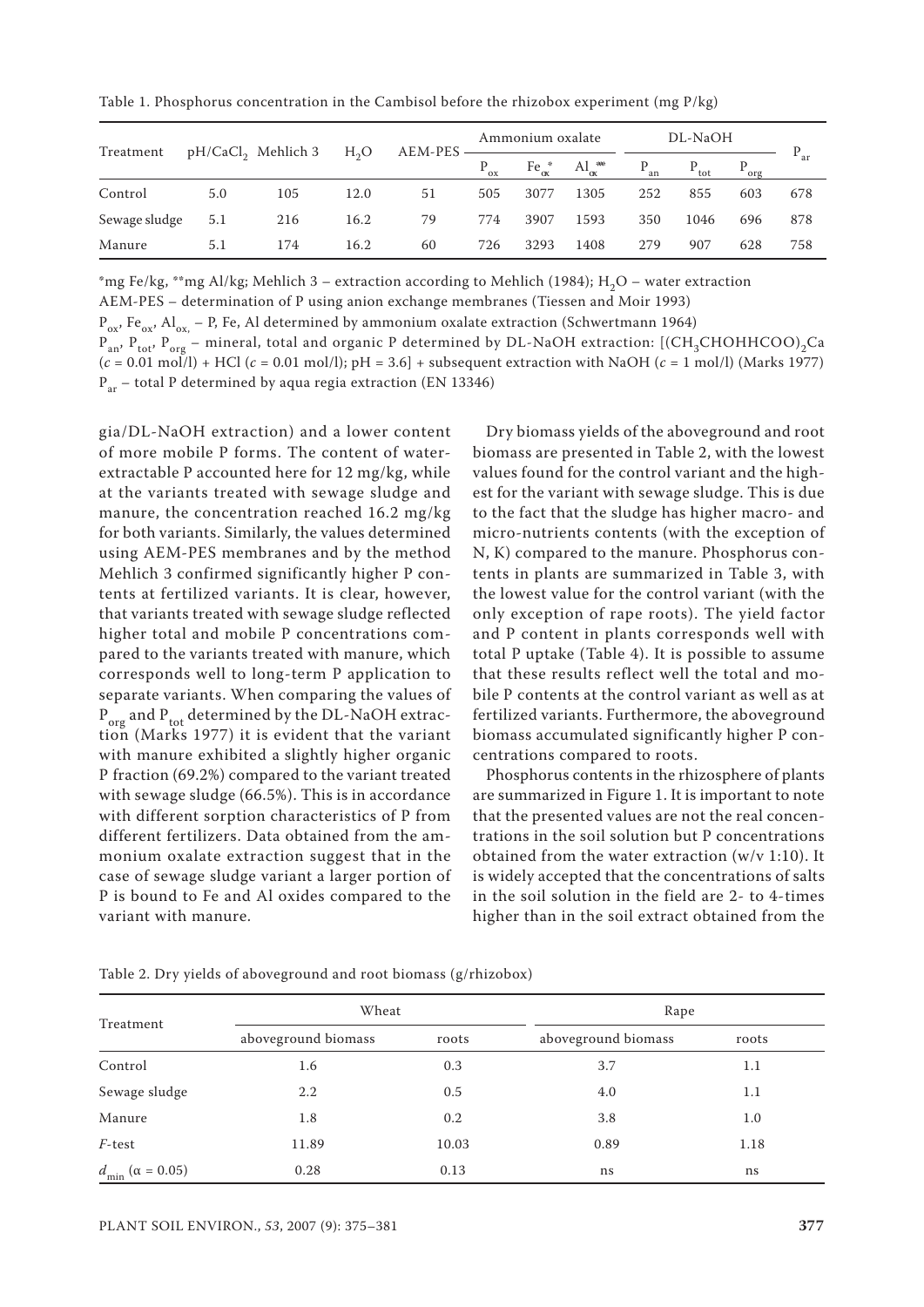| Treatment                     | Wheat               |       | Rape                |       |  |  |
|-------------------------------|---------------------|-------|---------------------|-------|--|--|
|                               | aboveground biomass | roots | aboveground biomass | roots |  |  |
| Control                       | 2297                | 1181  | 3118                | 3462  |  |  |
| Sewage sludge                 | 2810                | 2372  | 3539                | 3155  |  |  |
| Manure                        | 4223                | 2355  | 3127                | 3786  |  |  |
| $F$ -test                     | 3.03                | 7.63  | 5.47                | 4.32  |  |  |
| $d_{\min}$ ( $\alpha$ = 0.05) | ns                  | 323   | 329                 | 486   |  |  |

Table 3. Phosphorus concentrations in plants (mg/kg dw)

Table 4. Phosphorus uptake by plants (mg/rhizobox)

| Treatment                     |                        | Wheat |                 | Rape                   |       |                 |  |
|-------------------------------|------------------------|-------|-----------------|------------------------|-------|-----------------|--|
|                               | aboveground<br>biomass | roots | total<br>uptake | aboveground<br>biomass | roots | total<br>uptake |  |
| Control                       | 3.62                   | 0.52  | 4.14            | 11.46                  | 3.72  | 15.18           |  |
| Sewage sludge                 | 6.11                   | 1.19  | 7.30            | 14.16                  | 3.32  | 17.48           |  |
| Manure                        | 7.50                   | 0.47  | 7.97            | 11.73                  | 3.71  | 15.44           |  |
| $F$ -test                     | 5.18                   | 12.25 | 45.43           | 4.74                   | 2.20  | 2.70            |  |
| $d_{\min}$ ( $\alpha$ = 0.05) | 2.65                   | 0.38  | 2.73            | 2.17                   | ns    | ns              |  |

"saturated soil paste" (Marschner 2003). For both wheat and rape, the lowest content was found in the close vicinities of plant roots, which is in accordance with the results of Fusseder and Kraus (1986). Results from the control variant also suggest that low P concentrations were found at 3–6 mm from root surfaces. Interestingly, the sewage sludge variant exhibited lower concentrations compared to the variant with manure even though before the start of the experiment, soil analyses showed that water-extractable P was similar for both variants; still, the contents of available P (obtained from Mehlich 3, AEM-PES) were higher at the variant with sewage sludge. Higher plant uptake can explain only the experiments with rape, not with wheat; it is related to an increased P sorption to Fe and Al oxides and/or a lower mineralization rate of P from organic compounds at the variants with sewage sludge. Furthermore, higher P concentrations were found in the rhizosphere of rape compared to wheat, which confirms a higher ability of rape to mobilize P from less available forms. This ability can be further confirmed by the  $pH/H<sub>2</sub>O$  values (Figure 2). The results reflect the acidifying effect of rape on the rhizosphere environment. Hypothesis that this acidification was caused by the lack of P



Figure 1. Changes of water extractable P (mg/l) in (a) oilseed rape and (b) wheat rhizosphere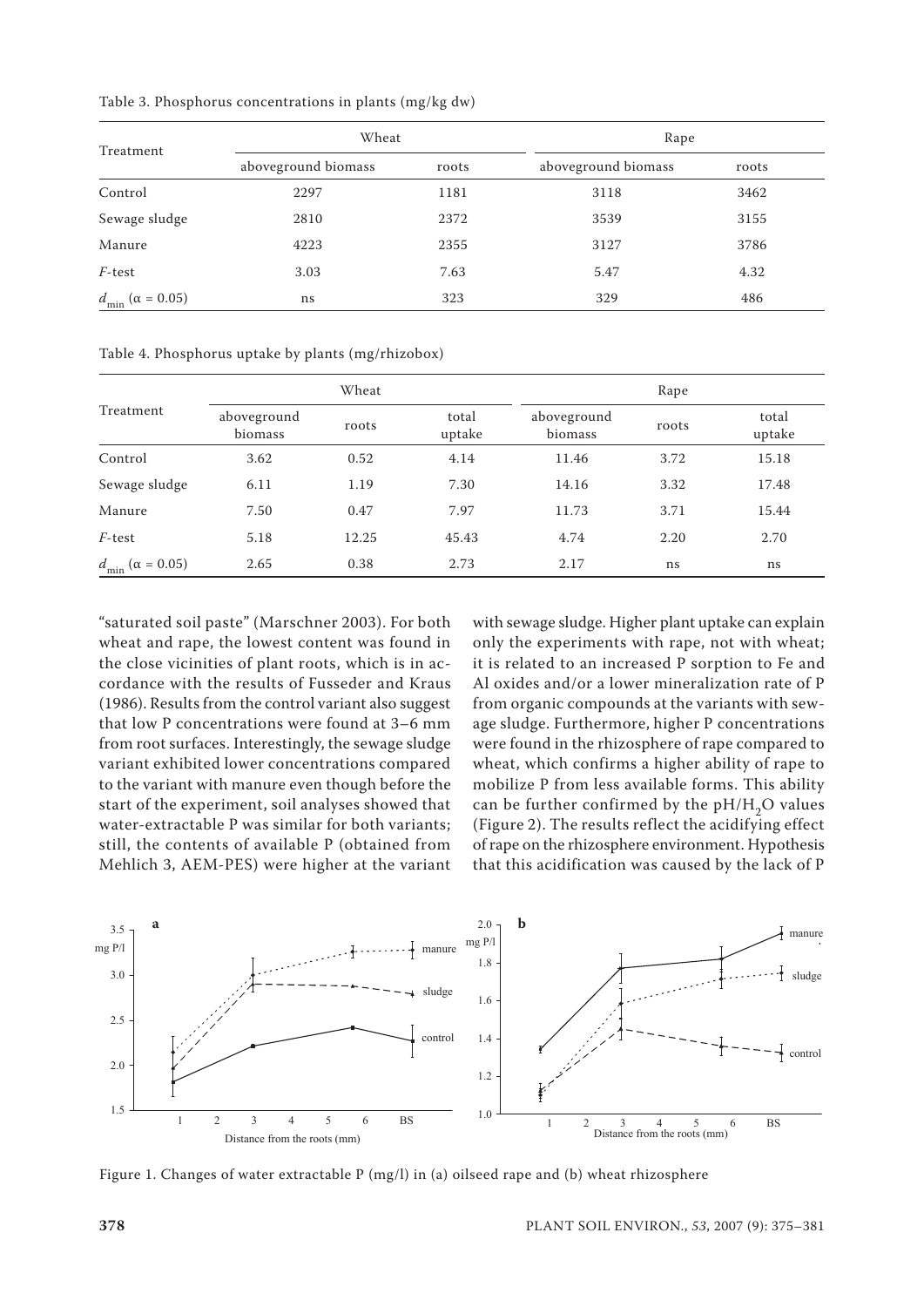

Figure 2. Changes of  $pH/H<sub>2</sub>O$  in (a) oilseed rape and (b) wheat rhizosphere

cannot be approved because the acidification occurred even at variants fertilized with P. According to the Czech regulations using the Mehlich 3 procedure, very high concentrations of available P are present in the soils. A more probable reason for the pH change is the unbalanced ratio between the cations and anions taken up by the rape plants (Marschner 2003, Balík et al. 2007).

Contrary to the rape, an increase of pH was observed in the close vicinities of wheat roots. This can be caused by the presence of increased concentrations of cations (Ca, Mg) (data not shown). A comparable increase of accumulation of Ca and Mg in the rhizosphere of barley was found by Youssef and Chino (1987).

Due to the fact that direct N fertilizing was not applied, the influence of N forms is not so important as for the acid-base equilibrium and the pH of the rhizosphere. Analyses of  $N_{\text{min}}$  in soils at all variants showed that the prevailing form was nitrate. Its influence was more emphasized at the control variant compared to the fertilized ones.

The results of phosphatase activity analyses are presented in Figure 3. Significant differences in the acidic phosphatase activity were found in the rhizosphere and in the bulk soil. In our case, it was an average sample of the rhizosphere at 0–4 mm from root surfaces. The chosen distance is in accordance with the work of Nuruzzaman et al. (2006) who found an increased activity at as far as 3–4 mm from root surfaces. Contrary to that, Dick and Kandeler (2005) highlight that the activity of enzymes is the highest at root surfaces and their closest vicinities (0–1.3 mm). This is mostly caused by the accumulation of fast degradable exudates, mass flow and limited diffusion of dissolved organic compounds, which are used by soil microorganisms. Dick and Kandeler (2005) summarize information about positive correlations between enzymatic activities and amounts of exudates; both these factors decrease with increasing distance from root surface. It is thus possible to assume that the values in the close vicinities of roots would be significantly higher. The influence



Figure 3. The phosphatase activity in (a) oilseed rape and (b) wheat rhizosphere (µg *p*-nitrophenol per 1 g of soil per hour)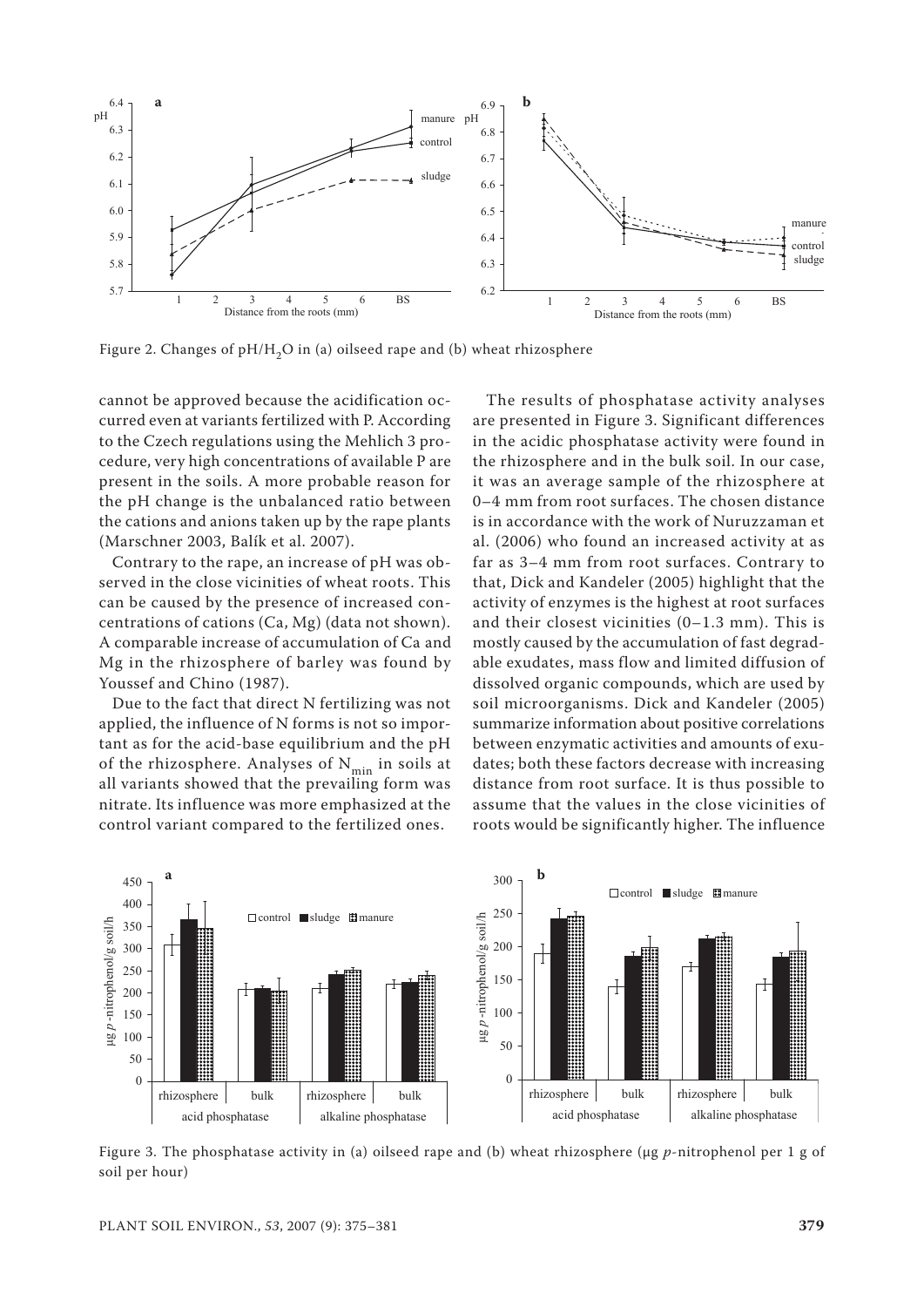of the plant species on the activity of the acidic phosphatase was also proved, which is in compliance with the works of other authors (Helal 1990, Yadav and Tarafdar 2001, Li et al. 2004). Based on the results obtained from plant analyses and P contents in the rhizosphere it is possible to anticipate that the increased activity of acidic phosphatase at variants with sewage sludge and manure were not caused by insufficient P nutrition. The increased phosphatase activity is probably related to the overall higher microbial activity caused by fertilization (Nannipieri et al. 1978, Spiers and McGill 1979) and/or by an increased production of root exudates as a consequence of more intensive plant growth. Marschner et al. (2007) found that P uptake by plants (*Brassicae* and *Poaceae*) significantly correlated with the activity of the acidic phosphatase only at low P levels in soils. Furthermore, it is important to note that in our experiments, the sampling along the root axis was not performed, but a whole volume of soil was sampled at 0–4 mm distance from the roots. It is possible to expect more significant differences between variants at root tips. As it was stated in the work of Eltrop (1993) hydrolytic enzymes (acidic phosphatase, phytase) are characterized by low mobility in soils and are mostly connected to cell walls and mucilage at the root tips. Similar results were obtained by Dinkelaker and Marschner (1992).

Alkaline phosphatase hydrolyzes P from organic compounds. It is produced by fungi and bacteria in the soil (Dick and Kandeler 2005). Phosphatase activity was higher in the rhizosphere than in the bulk soil, which confirms a higher microbial activity in this zone caused by a higher content of easily degradable root exudates (Figure 3). An increased activity was found at the variant with sewage sludge compared to the control, which is in good agreement with the work of Kizilkaya and Bayrakli (2005). From the figures mentioned above, it is clear that the increased activity was found at the variant with manure compared to the variant with sewage sludge. This is probably caused by the addition of a higher concentration of higher quality organic matter, together with an increase of microbial activity at the variant with manure.

# **REFERENCES**

Balík J., Pavlíková D., Tlustoš P. (2007): The factors influencing pH changes in the rhizosphere. Agrochémia, *XI*: 9–15. (In Czech)

- Balík J., Tlustoš P., Száková J., Pavlíková D., Černý J. (2002): The accumulation of zinc in oat grown in soil treated by incubated sewage sludge with peat and straw. Rostl. Výr., *48*: 548–555.
- Bhadraray S., Purakayastha T.J., Chhonkar P.K., Verma V. (2002): Phosphorus mobilization in hybrid rice rhizosphere compared to high yielding varieties under integrated nutrient management. Biol. Fertil. Soils, *35*: 73–78.
- Chen W.S., Huang Y.F., Chen Y.R. (1992): Localization of acid phosphatase in root cap of rice plant. Bot. Bull. Acad. Sinica, *33*: 233–239.
- Crecchio C., Curci M., Pizzigallo M.D.R., Ricciuti P., Ruggiero P. (2004): Effects of municipal solid waste compost amendments on soil enzyme activities and bacterial genetic diversity. Soil Biol. Biochem., *36*: 1595–1605.
- Dalal R.C. (1977): Soil organic phosphorus. Adv. Agron., *29*: 85–117.
- Dick R.P., Kandeler E. (2005): Enzymes in soils. In: Hillel D. (ed.): Encyclopedia of Soils in the Environment. Vol. 1. Elsevier Ltd., Oxford, UK: 448–456.
- Dinkelaker B., Marschner H. (1992): *In vivo* demonstration of acid phosphatase activity in the rhizosphere of soil-grown plants. Plant Soil, *144*: 199–205.
- Eivazi F., Tabatabai M.A. (1977): Phosphatases in soils. Soil Biol. Biochem., *9*: 167–172.
- Eltrop E. (1993): Role of ectomycorrhiza in mineral nutrition of Norway spruce (*Picea abies* L.). [PhD Thesis.] University of Hohenheim, Stuttgart.
- EN13346 (2000): Determination of trace elements and phosphorus – Aqua regia extraction methods.
- Fusseder A., Kraus M. (1986): Individuelle Wurzelkonkurrenz und Ausnutzung der immobilen Makronährstoffe im Wurzelraum von Mais. Flora, *178*:  $11-18$ .
- Goldstein A.H., Baertlein D.A., McDaniel R.G. (1988): Phosphate starvation inducible metabolism in *Lycopersicon esculentum*. I. Excretion of acid phosphatase by tomato plants and suspension-cultured cells. Plant Physiol., *87*: 711–715.
- Helal H.M. (1990): Varietal differences in root phosphatase activity as related to the utilization of organic phosphates. Plant Soil, *123*: 161–163.
- Hinsinger P. (2001): Bioavailability of soil inorganic P in the rhizosphere as affected by root-induced chemical changes: a review. Plant Soil, *237*: 173–195.
- Hirata H., Hisaka H., Hirata A. (1982): Effects of phosphorus and potassium deficiency treatment on root secretion of wheat and rice seedlings. Soil Sci. Plant Nutr., *28*: 543–552.
- Kizilkaya R., Bayrakli B. (2005): Effects of N-enriched sewage sludge on soil enzyme activities. Appl. Soil Ecol., *30*: 192–202.